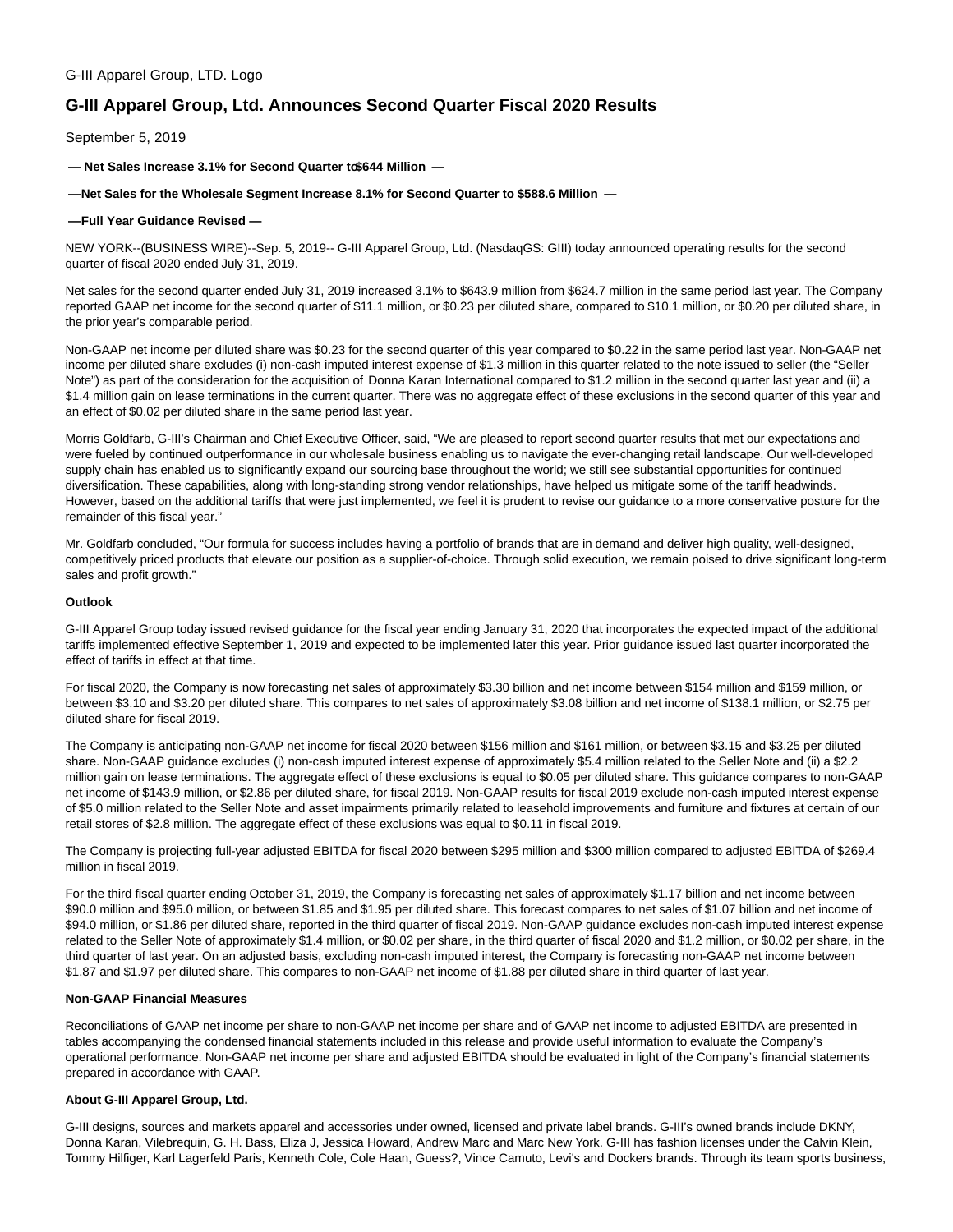G-III has licenses with the National Football League, National Basketball Association, Major League Baseball, National Hockey League, and over 150 U.S. colleges and universities. G-III also operates retail stores under the DKNY, Wilsons Leather, G. H. Bass, Vilebrequin, Karl Lagerfeld Paris and Calvin Klein Performance names.

Statements concerning G-III's business outlook or future economic performance, anticipated revenues, expenses or other financial items; product introductions and plans and objectives related thereto; and statements concerning assumptions made or expectations as to any future events, conditions, performance or other matters are "forward-looking statements" as that term is defined under the Federal Securities laws. Forward-looking statements are subject to risks, uncertainties and factors which include, but are not limited to, reliance on licensed product, reliance on foreign manufacturers, risks of doing business abroad, the current economic and credit environment, the nature of the apparel industry, including changing customer demand and tastes, customer concentration, seasonality, risks of operating a retail business, customer acceptance of new products, the impact of competitive products and pricing, dependence on existing management, possible disruption from acquisitions, risks relating to G-III's operations of Donna Karan International Inc., the impact on our business of the imposition of tariffs by the United States government and business and general economic conditions, as well as other risks detailed in G-III's filings with the Securities and Exchange Commission. G-III assumes no obligation to update the information in this release.

#### **G-III APPAREL GROUP, LTD. AND SUBSIDIARIES (Nasdaq: GIII) CONDENSED CONSOLIDATED STATEMENTS OF INCOME**

(In thousands, except per share amounts**)**

|                                              | Three Months Ended Six Months Ended<br><b>July 31,</b> |           | <b>July 31,</b>                             |           |  |
|----------------------------------------------|--------------------------------------------------------|-----------|---------------------------------------------|-----------|--|
|                                              | 2019                                                   | 2018      | 2019                                        | 2018      |  |
|                                              | (Unaudited)                                            |           |                                             |           |  |
|                                              |                                                        |           |                                             |           |  |
| Net sales                                    |                                                        |           | \$643,892 \$624,698 \$1,277,444 \$1,236,441 |           |  |
| Cost of goods sold                           | 412,123                                                | 393,154   | 809,611                                     | 770,370   |  |
| Gross profit                                 | 231,769                                                | 231,544   | 467,833                                     | 466,071   |  |
|                                              |                                                        |           |                                             |           |  |
| Selling, general and administrative expenses | 196,448                                                | 198,860   | 398,307                                     | 400,931   |  |
| Depreciation and amortization                | 9,789                                                  | 9,455     | 19,262                                      | 18,835    |  |
| Gain on lease terminations                   | (1, 393)                                               |           | (2, 222)                                    |           |  |
| Operating profit                             | 26,925                                                 | 23,229    | 52,486                                      | 46,305    |  |
|                                              |                                                        |           |                                             |           |  |
| Other loss                                   | (751)                                                  | (28)      | (1, 399)                                    | (479)     |  |
| Interest and financing charges, net          | (10, 785)                                              | (10, 210) | (21, 105)                                   | (19, 830) |  |
| Income before income taxes                   | 15,389                                                 | 12,991    | 29,982                                      | 25,996    |  |
|                                              |                                                        |           |                                             |           |  |
| Income tax expense                           | 4,270                                                  | 2,914     | 6,820                                       | 6,034     |  |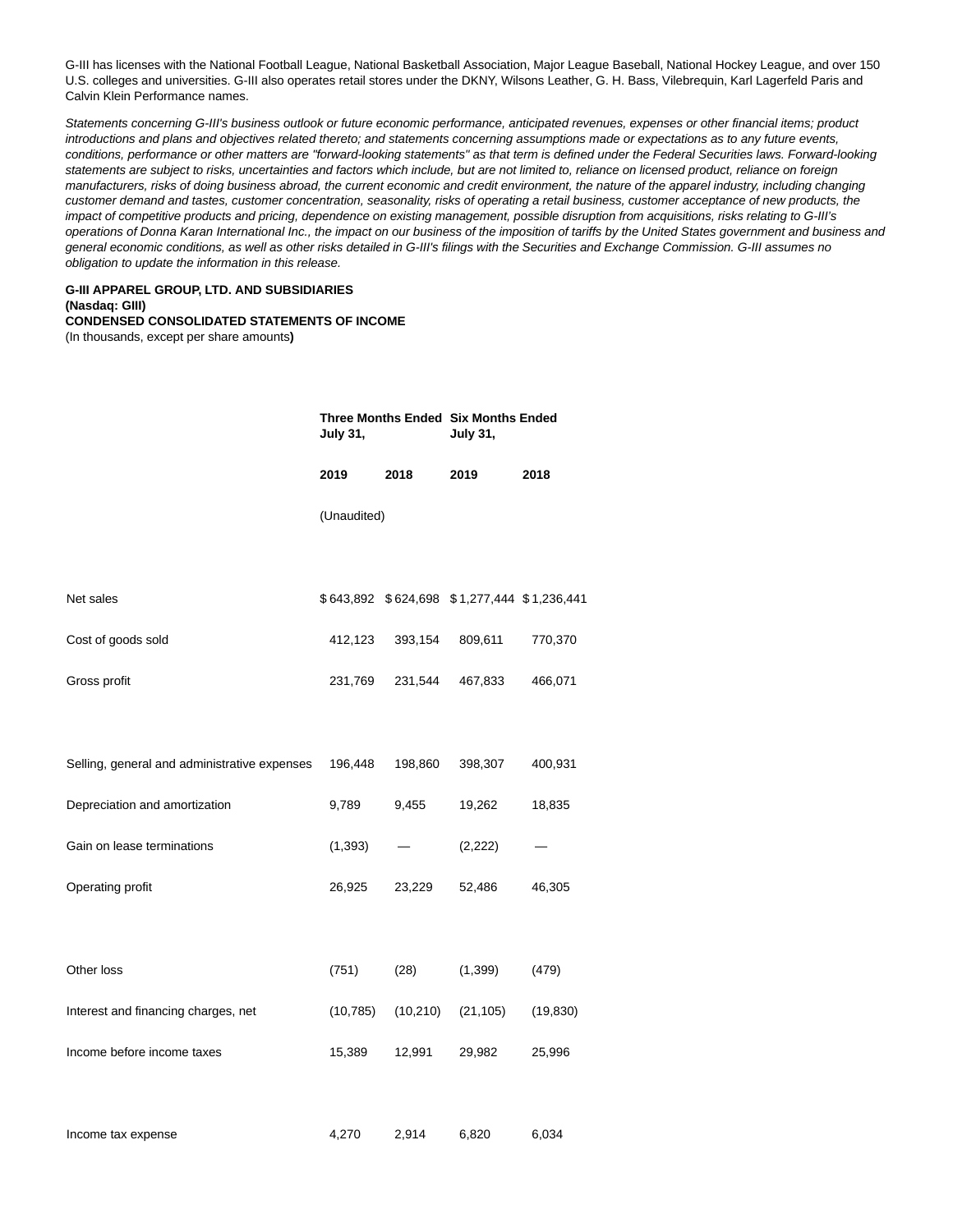Net income per common share:

| Basic          | \$0.23 | \$0.20 | \$0.48 | \$0.41 |
|----------------|--------|--------|--------|--------|
| <b>Diluted</b> | \$0.23 | \$0.20 | \$0.47 | \$0.40 |

# Weighted average shares outstanding:

| Basic   | 48.450 | 49.169 | 48.619 | 49.148 |
|---------|--------|--------|--------|--------|
| Diluted | 49.116 | 50.415 | 49.436 | 50.272 |

# **Selected Balance Sheet Data (in thousands): At July 31,**

|                                 | 2019        | 2018      |
|---------------------------------|-------------|-----------|
|                                 | (Unaudited) |           |
|                                 |             |           |
| Cash and cash equivalents       | \$39,568    | \$42,306  |
| Working capital                 | 754,992     | 674,852   |
| Inventories                     | 842,136     | 678,571   |
| Total assets (1)                | 2,712,436   | 2,236,634 |
| Long-term debt                  | 553,801     | 494,206   |
| Operating lease liabilities (2) | 346,929     |           |
| Total stockholders' equity      | 1,167,820   | 1,087,217 |

(1) Total assets now include operating lease assets of \$309.4 million as of July 31, 2019 in accordance with ASC 842.

(2) These liabilities are now included in accordance with ASC 842.

# **G-III APPAREL GROUP, LTD. AND SUBSIDIARIES RECONCILIATION OF GAAP NET INCOME PER SHARE TO NON-GAAP NET INCOME PER SHARE**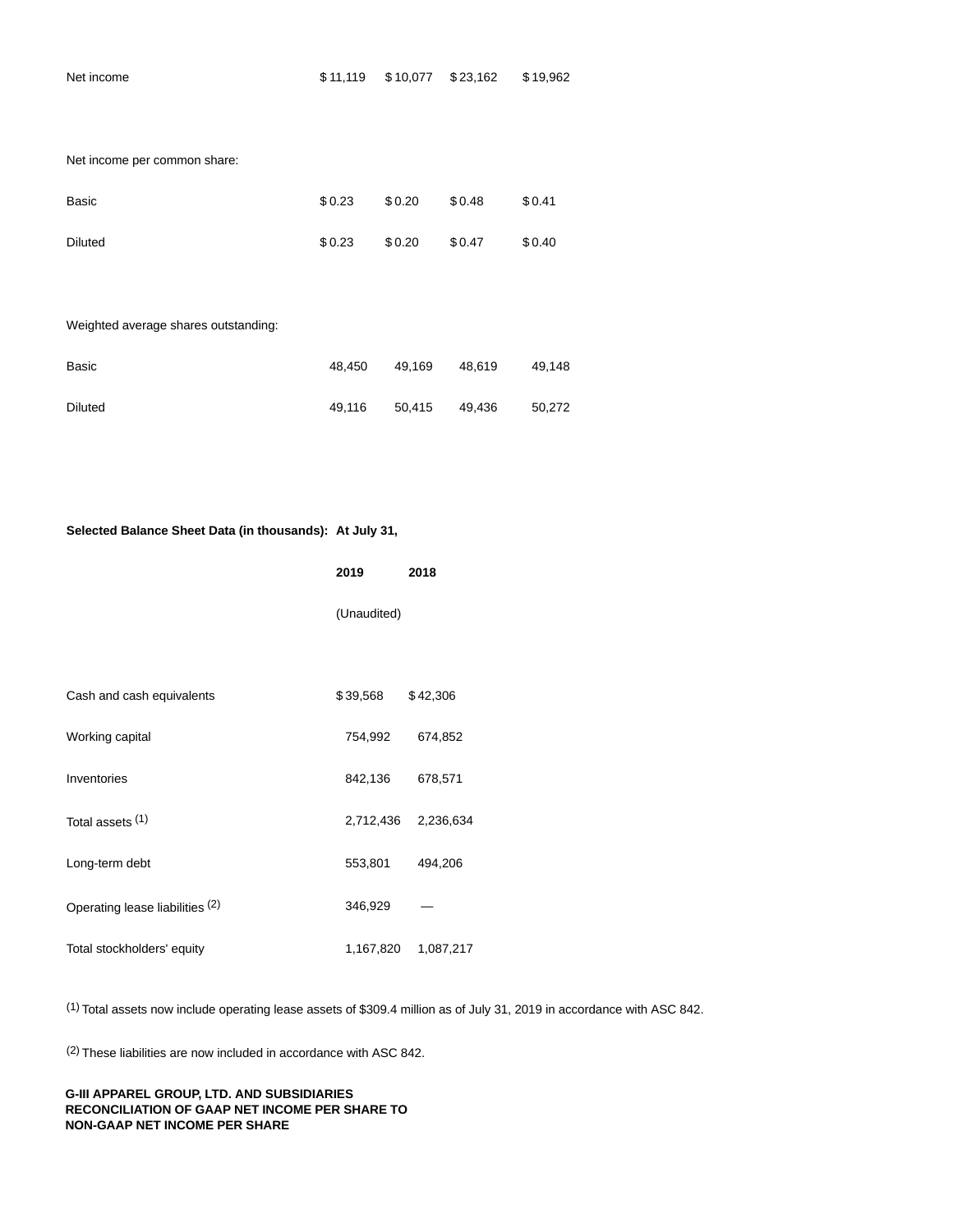|                                                                     | <b>Three Months Ended</b> |        | <b>Six Months Ended</b> |        |
|---------------------------------------------------------------------|---------------------------|--------|-------------------------|--------|
|                                                                     | <b>July 31,</b>           |        | <b>July 31,</b>         |        |
|                                                                     | 2019                      | 2018   | 2019                    | 2018   |
|                                                                     | (Unaudited)               |        |                         |        |
| GAAP diluted net income per common share                            | \$0.23                    | \$0.20 | \$0.47                  | \$0.40 |
| Excluded from non-GAAP:                                             |                           |        |                         |        |
| Non-cash imputed interest                                           | 0.03                      | 0.02   | 0.05                    | 0.05   |
| Gain on lease terminations                                          | (0.03)                    |        | (0.04)                  |        |
| Income tax impact of non-GAAP adjustments                           |                           |        |                         | (0.01) |
|                                                                     |                           |        |                         |        |
| Non-GAAP diluted net income per common share, as $$0.23$<br>defined |                           | \$0.22 | \$0.48                  | \$0.44 |

Non-GAAP diluted net income per common share is a "non-GAAP financial measure" that excludes non-cash imputed interest expense and gain on lease terminations. The income tax impact of non-GAAP adjustments is calculated using the effective tax rates for the respective periods. Management believes that this non-GAAP financial measure provides meaningful supplemental information regarding our performance by excluding items that are not indicative of our core business operating results. Management uses this non-GAAP financial measure to assess our performance on a comparative basis and believes that it is also useful to investors to enable them to assess our performance on a comparative basis across historical periods and facilitate comparisons of our operating results to those of our competitors. The presentation of this financial information is not intended to be considered in isolation or as a substitute for, or superior to, the financial information prepared and presented in accordance with GAAP.

# **G-III APPAREL GROUP, LTD. AND SUBSIDIARIES RECONCILIATION OF FORECASTED AND ACTUAL NET INCOME TO FORECASTED AND ACTUAL ADJUSTED EBITDA**

(In thousands)

**Forecasted Twelve Actual Twelve Months Ending Months Ended**

**January 31, 2020 January 31, 2019**

(Unaudited)

Net income \$154,000 - 159,000 \$138,067

Gain on lease terminations (2,222)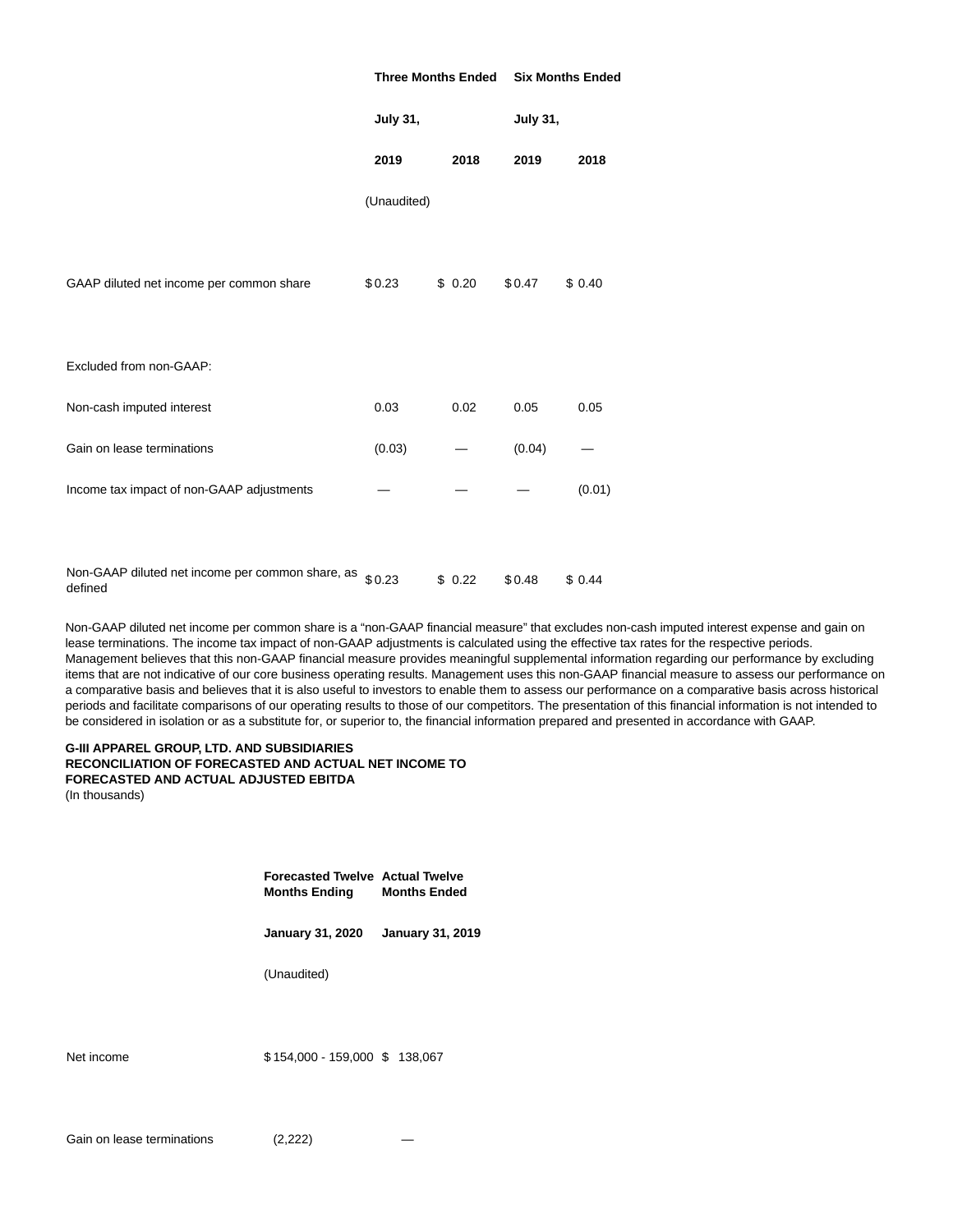| Asset impairment charges            |        | 2,813  |
|-------------------------------------|--------|--------|
| Depreciation and amortization       | 40,000 | 38,819 |
| Interest and financing charges, net | 45.000 | 43.924 |
| Income tax expense                  | 58,222 | 45,763 |

Adjusted EBITDA, as defined \$ 295,000 - 300,000 \$ 269,386

Adjusted EBITDA is a "non-GAAP financial measure" which represents earnings before depreciation and amortization, interest and financing charges, net, gain on lease terminations, asset impairment charges primarily related to leasehold improvements and furniture and fixtures at certain of our retail stores and income tax expense. Adjusted EBITDA is being presented as a supplemental disclosure because management believes that it is a common measure of operating performance in the apparel industry. Adjusted EBITDA should not be construed as an alternative to net income, as an indicator of the Company's operating performance, or as an alternative to cash flows from operating activities as a measure of the Company's liquidity, as determined in accordance with GAAP.

#### **G-III APPAREL GROUP, LTD. AND SUBSIDIARIES RECONCILIATION OF FORECASTED AND ACTUAL NET INCOME TO NON-GAAP NET INCOME** (In thousands)

| <b>Months Ending</b> | <b>Months Ended</b> | <b>Months Ended</b>                                       | <b>Months Ended</b>                                                                                                           |  |  |
|----------------------|---------------------|-----------------------------------------------------------|-------------------------------------------------------------------------------------------------------------------------------|--|--|
|                      |                     |                                                           | <b>January 31, 2019</b>                                                                                                       |  |  |
| (Unaudited)          |                     |                                                           |                                                                                                                               |  |  |
|                      |                     |                                                           |                                                                                                                               |  |  |
|                      | \$94,025            |                                                           |                                                                                                                               |  |  |
|                      |                     |                                                           |                                                                                                                               |  |  |
|                      |                     |                                                           |                                                                                                                               |  |  |
| 1,400                | 1,246               | 5,400                                                     | 4,951                                                                                                                         |  |  |
|                      |                     | (2, 222)                                                  |                                                                                                                               |  |  |
|                      |                     |                                                           | 2,813                                                                                                                         |  |  |
| (400)                | (336)               | (1, 178)                                                  | (1,932)                                                                                                                       |  |  |
|                      |                     |                                                           |                                                                                                                               |  |  |
|                      |                     | <b>Forecasted Three Actual Three</b><br>\$90,000 - 95,000 | <b>Forecasted Twelve Actual Twelve</b><br>October 31, 2019 October 31, 2018 January 31, 2020<br>\$154,000 - 159,000 \$138,067 |  |  |

Non-GAAP net income, as defined \$91,000 - 96,000 \$94,935 \$156,000 - 161,000 \$143,899

Non-GAAP net income is a "non-GAAP financial measure" that excludes non-cash imputed interest, gain on lease terminations and asset impairment charges primarily related to leasehold improvements and furniture and fixtures at certain of our retail stores. The income tax impact of non-GAAP adjustments is calculated using the effective tax rates for the respective periods. Management believes that this non-GAAP financial measure provides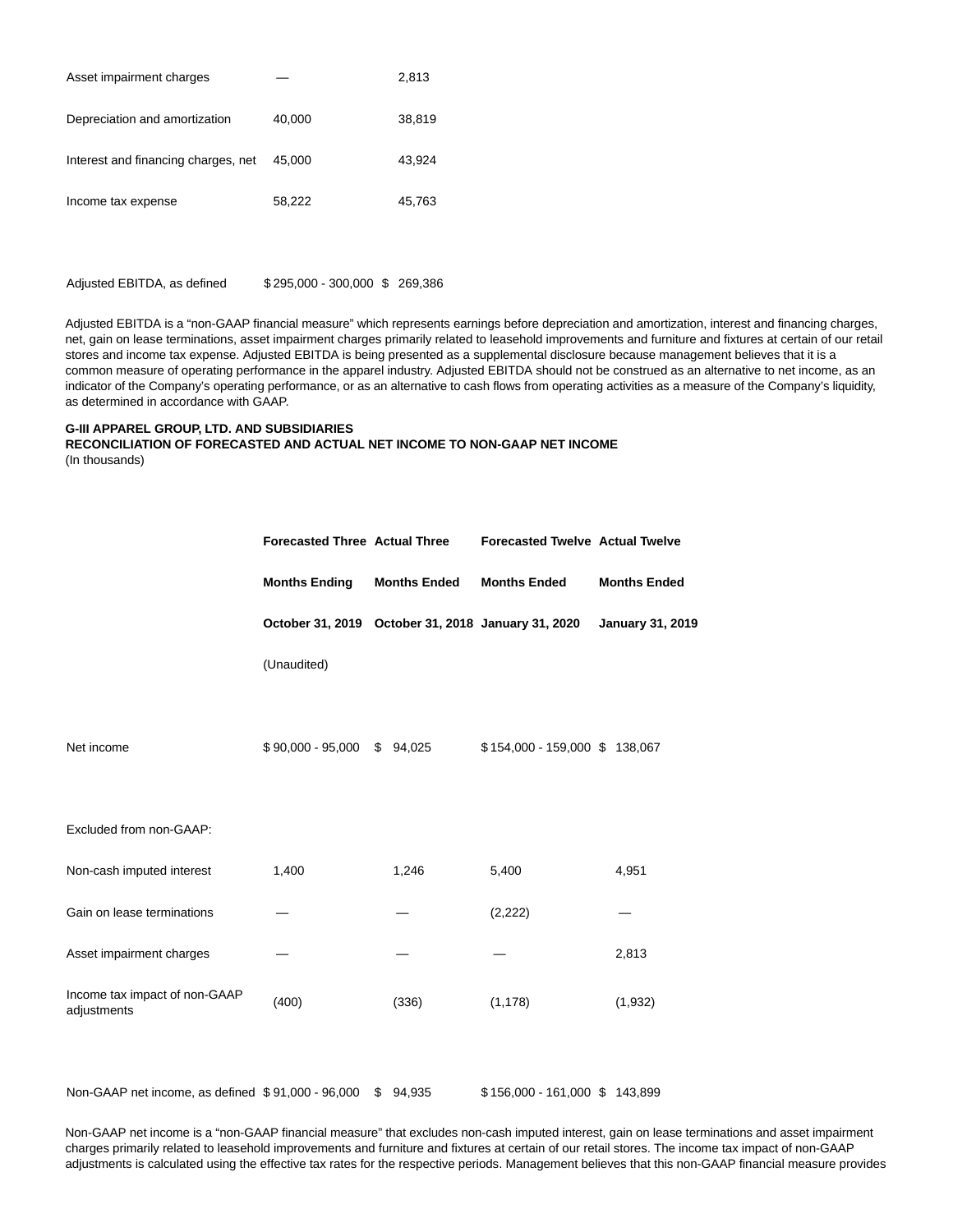meaningful supplemental information regarding our performance by excluding items that are not indicative of our core business operating results. Management uses this non-GAAP financial measure to assess our performance on a comparative basis and believes that it is also useful to investors to enable them to assess our performance on a comparative basis across historical periods and facilitate comparisons of our operating results to those of our competitors. The presentation of this financial information is not intended to be considered in isolation or as a substitute for, or superior to, the financial information prepared and presented in accordance with GAAP.

# **G-III APPAREL GROUP, LTD. AND SUBSIDIARIES RECONCILIATION OF FORECASTED AND ACTUAL NET INCOME PER SHARE TO FORECASTED AND ACTUAL NON-GAAP NET INCOME PER SHARE**

|                                                                         |                      | <b>Forecasted Three Actual Three</b> |                     | <b>Forecasted Twelve Actual Twelve</b>             |    |                         |  |
|-------------------------------------------------------------------------|----------------------|--------------------------------------|---------------------|----------------------------------------------------|----|-------------------------|--|
|                                                                         | <b>Months Ending</b> |                                      | <b>Months Ended</b> | <b>Months Ended</b>                                |    | <b>Months Ended</b>     |  |
|                                                                         |                      |                                      |                     | October 31, 2019 October 31, 2018 January 31, 2020 |    | <b>January 31, 2019</b> |  |
|                                                                         | (Unaudited)          |                                      |                     |                                                    |    |                         |  |
|                                                                         |                      |                                      |                     |                                                    |    |                         |  |
| GAAP diluted net income per common share                                | $$1.85 - 1.95$       | \$                                   | 1.86                | $$3.10 - 3.20$                                     | \$ | 2.75                    |  |
|                                                                         |                      |                                      |                     |                                                    |    |                         |  |
| Excluded from non-GAAP:                                                 |                      |                                      |                     |                                                    |    |                         |  |
| Non-cash imputed interest                                               | 0.03                 |                                      | 0.03                | 0.11                                               |    | 0.10                    |  |
| Gain on lease terminations                                              |                      |                                      |                     | (0.04)                                             |    |                         |  |
| Asset impairment charges                                                |                      |                                      |                     |                                                    |    | 0.05                    |  |
| Income tax impact of non-GAAP adjustments                               | (0.01)               |                                      | (0.01)              | (0.02)                                             |    | (0.04)                  |  |
|                                                                         |                      |                                      |                     |                                                    |    |                         |  |
| Non-GAAP diluted net income per common share, as defined \$ 1.87 - 1.97 |                      | \$                                   | 1.88                | $$3.15 - 3.25$                                     | \$ | 2.86                    |  |

Non-GAAP diluted net income per common share is a "non-GAAP financial measure" that excludes non-cash imputed interest, gain on lease terminations and asset impairment charges primarily related to leasehold improvements and furniture and fixtures at certain of our retail stores. The income tax impact of non-GAAP adjustments is calculated using the effective tax rates for the respective periods. Management believes that this non-GAAP financial measure provides meaningful supplemental information regarding our performance by excluding items that are not indicative of our core business operating results. Management uses this non-GAAP financial measure to assess our performance on a comparative basis and believes that it is also useful to investors to enable them to assess our performance on a comparative basis across historical periods and facilitate comparisons of our operating results to those of our competitors. The presentation of this financial information is not intended to be considered in isolation or as a substitute for, or superior to, the financial information prepared and presented in accordance with GAAP.

View source version on businesswire.com:<https://www.businesswire.com/news/home/20190905005169/en/>

Source: G-III Apparel Group, Ltd.

**G-III Apparel Group, Ltd. Company Contact:** Priya Trivedi VP of Investor Relations and Treasurer (646) 473-5157

**Investor Relations Contact:** Tom Filandro